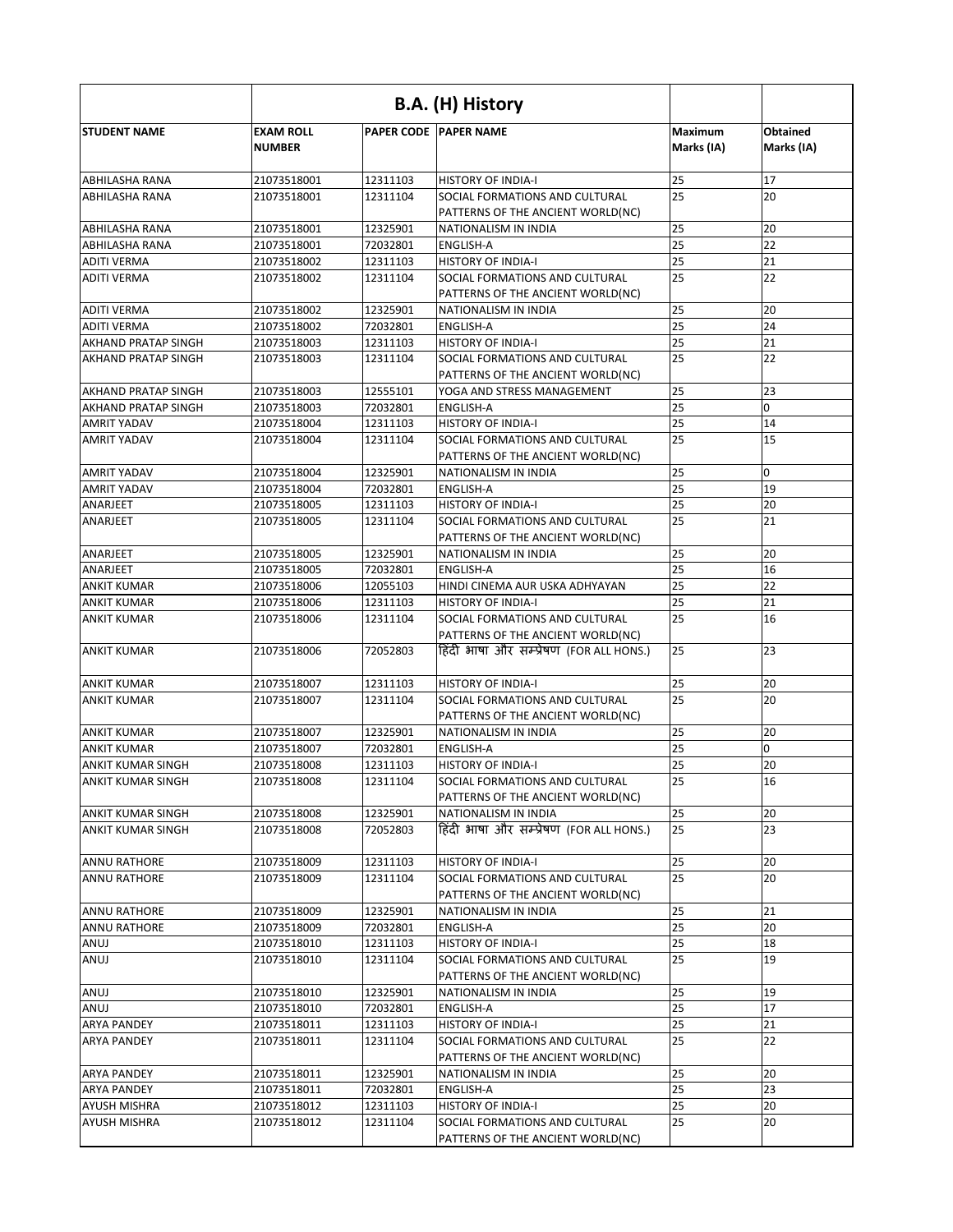| <b>AYUSH MISHRA</b>         | 21073518012 | 12325901 | NATIONALISM IN INDIA                                                | 25 | 20 |
|-----------------------------|-------------|----------|---------------------------------------------------------------------|----|----|
| <b>AYUSH MISHRA</b>         | 21073518012 | 72052803 | हिंदी भाषा और सम्प्रेषण (FOR ALL HONS.)                             | 25 | 23 |
| <b>BHAVYA GOEL</b>          | 21073518013 | 12311103 | <b>HISTORY OF INDIA-I</b>                                           | 25 | 16 |
| <b>BHAVYA GOEL</b>          | 21073518013 | 12311104 | SOCIAL FORMATIONS AND CULTURAL<br>PATTERNS OF THE ANCIENT WORLD(NC) | 25 | 20 |
| <b>BHAVYA GOEL</b>          | 21073518013 | 12325901 | NATIONALISM IN INDIA                                                | 25 | 21 |
| <b>BHAVYA GOEL</b>          | 21073518013 | 72032801 | <b>ENGLISH-A</b>                                                    | 25 | 0  |
| <b>DEEPAK SINGH DHAPOLA</b> | 21073518014 | 12311103 | <b>HISTORY OF INDIA-I</b>                                           | 25 | 20 |
| <b>DEEPAK SINGH DHAPOLA</b> | 21073518014 | 12311104 | SOCIAL FORMATIONS AND CULTURAL                                      | 25 | 21 |
|                             |             |          | PATTERNS OF THE ANCIENT WORLD(NC)                                   |    |    |
| <b>DEEPAK SINGH DHAPOLA</b> | 21073518014 | 12325901 | NATIONALISM IN INDIA                                                | 25 | 20 |
| <b>DEEPAK SINGH DHAPOLA</b> | 21073518014 | 72052803 | हिंदी भाषा और सम्प्रेषण (FOR ALL HONS.)                             | 25 | 24 |
| <b>DEEPAK VERMA</b>         | 21073518015 | 12311103 | <b>HISTORY OF INDIA-I</b>                                           | 25 | 21 |
| <b>DEEPAK VERMA</b>         | 21073518015 | 12311104 | SOCIAL FORMATIONS AND CULTURAL                                      | 25 | 19 |
|                             |             |          | PATTERNS OF THE ANCIENT WORLD(NC)                                   |    |    |
| <b>DEEPAK VERMA</b>         | 21073518015 | 12325901 | NATIONALISM IN INDIA                                                | 25 | 20 |
| <b>DEEPAK VERMA</b>         | 21073518015 | 72032801 | <b>ENGLISH-A</b>                                                    | 25 | 22 |
| <b>DEEPIKA</b>              | 21073518016 | 12311103 | <b>HISTORY OF INDIA-I</b>                                           | 25 | 19 |
| <b>DEEPIKA</b>              | 21073518016 | 12311104 | SOCIAL FORMATIONS AND CULTURAL                                      | 25 | 19 |
|                             |             |          | PATTERNS OF THE ANCIENT WORLD(NC)                                   |    |    |
| <b>DEEPIKA</b>              | 21073518016 | 12325901 | NATIONALISM IN INDIA                                                | 25 | 20 |
| <b>DEEPIKA</b>              | 21073518016 | 72032801 | <b>ENGLISH-A</b>                                                    | 25 | 16 |
| <b>DIKSHYA PANT</b>         | 21073518017 | 12311103 | <b>HISTORY OF INDIA-I</b>                                           | 25 | 16 |
| <b>DIKSHYA PANT</b>         | 21073518017 | 12311104 | SOCIAL FORMATIONS AND CULTURAL                                      | 25 | 19 |
|                             |             |          | PATTERNS OF THE ANCIENT WORLD(NC)                                   |    |    |
| <b>DIKSHYA PANT</b>         | 21073518017 | 12325901 | NATIONALISM IN INDIA                                                | 25 | 21 |
| <b>DIKSHYA PANT</b>         | 21073518017 | 72032801 | <b>ENGLISH-A</b>                                                    | 25 | 23 |
| <b>GAURAV PAL</b>           | 21073518018 | 12035902 | MEDIA AND COMMUNICATION SKILLS                                      | 25 | 19 |
| <b>GAURAV PAL</b>           | 21073518018 | 12311103 | <b>HISTORY OF INDIA-I</b>                                           | 25 | 21 |
| <b>GAURAV PAL</b>           | 21073518018 | 12311104 | SOCIAL FORMATIONS AND CULTURAL<br>PATTERNS OF THE ANCIENT WORLD(NC) | 25 | 20 |
| <b>GAURAV PAL</b>           | 21073518018 | 72032801 | <b>ENGLISH-A</b>                                                    | 25 | 20 |
| <b>GOLDI</b>                | 21073518019 | 12055103 | HINDI CINEMA AUR USKA ADHYAYAN                                      | 25 | 22 |
| <b>GOLDI</b>                | 21073518019 | 12311103 | <b>HISTORY OF INDIA-I</b>                                           | 25 | 18 |
| <b>GOLDI</b>                | 21073518019 | 12311104 | SOCIAL FORMATIONS AND CULTURAL<br>PATTERNS OF THE ANCIENT WORLD(NC) | 25 | 20 |
| <b>GOLDI</b>                | 21073518019 | 72032801 | ENGLISH-A                                                           | 25 | 20 |
| <b>GUNGUN GIRI</b>          | 21073518020 | 12311103 | <b>HISTORY OF INDIA-I</b>                                           | 25 | 21 |
| <b>GUNGUN GIRI</b>          | 21073518020 | 12311104 | SOCIAL FORMATIONS AND CULTURAL<br>PATTERNS OF THE ANCIENT WORLD(NC) | 25 | 23 |
| <b>GUNGUN GIRI</b>          | 21073518020 | 12325901 | <b>NATIONALISM IN INDIA</b>                                         | 25 | 20 |
| <b>GUNGUN GIRI</b>          | 21073518020 | 72032801 | <b>ENGLISH-A</b>                                                    | 25 | 24 |
| <b>HARSH SOOD</b>           | 21073518021 | 12035902 | MEDIA AND COMMUNICATION SKILLS                                      | 25 | 22 |
| <b>HARSH SOOD</b>           | 21073518021 | 12311103 | <b>HISTORY OF INDIA-I</b>                                           | 25 | 21 |
| <b>HARSH SOOD</b>           | 21073518021 | 12311104 | SOCIAL FORMATIONS AND CULTURAL<br>PATTERNS OF THE ANCIENT WORLD(NC) | 25 | 20 |
| <b>HARSH SOOD</b>           | 21073518021 | 72052803 | हिंदी भाषा और सम्प्रेषण (FOR ALL HONS.)                             | 25 | 24 |
| <b>ISHIKA CHAUDHARY</b>     | 21073518022 | 12311103 | <b>HISTORY OF INDIA-I</b>                                           | 25 | 22 |
| <b>ISHIKA CHAUDHARY</b>     | 21073518022 | 12311104 | SOCIAL FORMATIONS AND CULTURAL<br>PATTERNS OF THE ANCIENT WORLD(NC) | 25 | 23 |
| <b>ISHIKA CHAUDHARY</b>     | 21073518022 | 12325901 | NATIONALISM IN INDIA                                                | 25 | 20 |
| <b>ISHIKA CHAUDHARY</b>     | 21073518022 | 72032801 | <b>ENGLISH-A</b>                                                    | 25 | 22 |
| <b>JITENDER</b>             | 21073518023 | 12311103 | <b>HISTORY OF INDIA-I</b>                                           | 25 | 20 |
| <b>JITENDER</b>             | 21073518023 | 12311104 | SOCIAL FORMATIONS AND CULTURAL<br>PATTERNS OF THE ANCIENT WORLD(NC) | 25 | 19 |
| <b>JITENDER</b>             | 21073518023 | 12325901 | NATIONALISM IN INDIA                                                | 25 | 20 |
| <b>JITENDER</b>             | 21073518023 | 72052803 | हिंदी भाषा और सम्प्रेषण (FOR ALL HONS.)                             | 25 | 24 |
| KANIKA DHALYAN              | 21073518024 | 12311103 | <b>HISTORY OF INDIA-I</b>                                           | 25 | 20 |
| KANIKA DHALYAN              | 21073518024 | 12311104 | SOCIAL FORMATIONS AND CULTURAL                                      | 25 | 23 |
|                             |             |          | PATTERNS OF THE ANCIENT WORLD(NC)                                   |    |    |
| KANIKA DHALYAN              | 21073518024 | 12325901 | NATIONALISM IN INDIA                                                | 25 | 21 |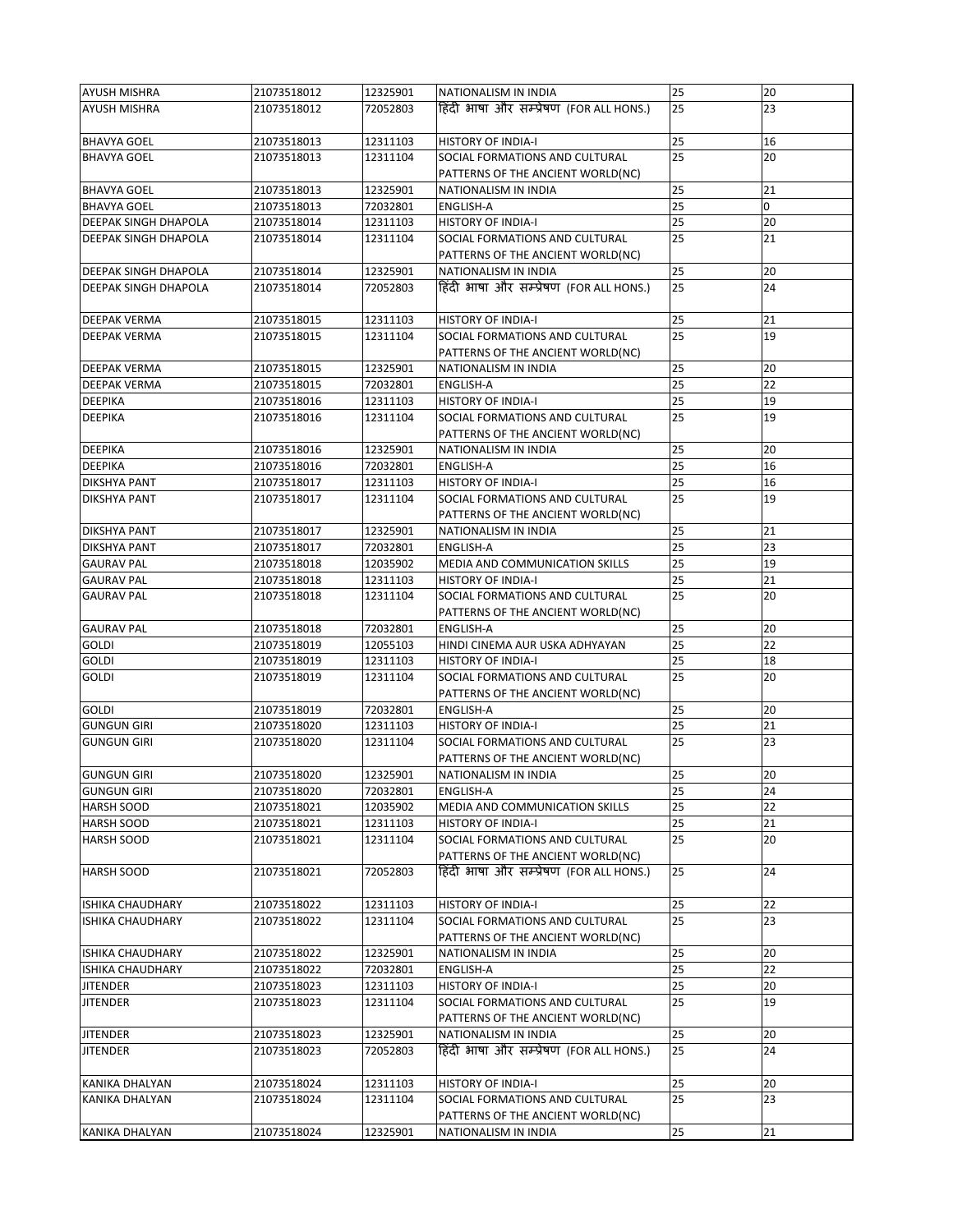| <b>KANIKA DHALYAN</b>        | 21073518024 | 72032801 | <b>ENGLISH-A</b>                                                    | 25 | 22 |
|------------------------------|-------------|----------|---------------------------------------------------------------------|----|----|
| <b>KASHISH KANOJIA</b>       | 21073518025 | 12035902 | MEDIA AND COMMUNICATION SKILLS                                      | 25 | 22 |
| <b>KASHISH KANOJIA</b>       | 21073518025 | 12311103 | <b>HISTORY OF INDIA-I</b>                                           | 25 | 19 |
| <b>KASHISH KANOJIA</b>       | 21073518025 | 12311104 | SOCIAL FORMATIONS AND CULTURAL                                      | 25 | 20 |
|                              |             |          | PATTERNS OF THE ANCIENT WORLD(NC)                                   |    |    |
| <b>KASHISH KANOJIA</b>       | 21073518025 | 72032801 | <b>ENGLISH-A</b>                                                    | 25 | 20 |
| <b>KHUSHI AGARWAL</b>        | 21073518026 | 12311103 | <b>HISTORY OF INDIA-I</b>                                           | 25 | 19 |
| <b>KHUSHI AGARWAL</b>        | 21073518026 | 12311104 | SOCIAL FORMATIONS AND CULTURAL                                      | 25 | 15 |
|                              |             |          | PATTERNS OF THE ANCIENT WORLD(NC)                                   |    |    |
| <b>KHUSHI AGARWAL</b>        | 21073518026 | 12325901 | NATIONALISM IN INDIA                                                | 25 | 20 |
| KHUSHI AGARWAL               | 21073518026 | 72032801 | <b>ENGLISH-A</b>                                                    | 25 | 19 |
| <b>MANDEEP MALIK</b>         | 21073518027 | 12311103 | <b>HISTORY OF INDIA-I</b>                                           | 25 | 19 |
|                              |             |          |                                                                     |    |    |
| <b>MANDEEP MALIK</b>         | 21073518027 | 12311104 | SOCIAL FORMATIONS AND CULTURAL<br>PATTERNS OF THE ANCIENT WORLD(NC) | 25 | 20 |
| <b>MANDEEP MALIK</b>         | 21073518027 | 12325901 | NATIONALISM IN INDIA                                                | 25 | 20 |
| <b>MANDEEP MALIK</b>         | 21073518027 | 72052803 | हिंदी भाषा और सम्प्रेषण (FOR ALL HONS.)                             | 25 | 23 |
| <b>MANISH TIWARI</b>         | 21073518028 | 12275101 | INTRODUCTORY MICROECONOMICS-                                        | 25 | 15 |
|                              |             |          | <b>ECONOMICS-I</b>                                                  |    |    |
| <b>MANISH TIWARI</b>         | 21073518028 | 12311103 | <b>HISTORY OF INDIA-I</b>                                           | 25 | 13 |
| <b>MANISH TIWARI</b>         | 21073518028 | 12311104 | SOCIAL FORMATIONS AND CULTURAL                                      | 25 | 16 |
|                              |             |          | PATTERNS OF THE ANCIENT WORLD(NC)                                   |    |    |
| <b>MANISH TIWARI</b>         | 21073518028 | 72032801 | <b>ENGLISH-A</b>                                                    | 25 | 21 |
| <b>NAND KISHORE KUSHWAHA</b> | 21073518029 | 12311103 | <b>HISTORY OF INDIA-I</b>                                           | 25 | 20 |
| <b>NAND KISHORE KUSHWAHA</b> | 21073518029 | 12311104 | SOCIAL FORMATIONS AND CULTURAL                                      | 25 | 20 |
|                              |             |          | PATTERNS OF THE ANCIENT WORLD(NC)                                   |    |    |
| NAND KISHORE KUSHWAHA        | 21073518029 | 12325901 | NATIONALISM IN INDIA                                                | 25 | 21 |
| <b>NAND KISHORE KUSHWAHA</b> | 21073518029 | 72052803 | हिंदी भाषा और सम्प्रेषण (FOR ALL HONS.)                             | 25 | 23 |
|                              |             |          |                                                                     |    |    |
| <b>NEERAJ YADAV</b>          | 21073518030 | 12311103 | <b>HISTORY OF INDIA-I</b>                                           | 25 | 19 |
| <b>NEERAJ YADAV</b>          | 21073518030 | 12311104 | SOCIAL FORMATIONS AND CULTURAL                                      | 25 | 19 |
|                              |             |          | PATTERNS OF THE ANCIENT WORLD(NC)                                   |    |    |
| <b>NEERAJ YADAV</b>          | 21073518030 | 12325901 | NATIONALISM IN INDIA                                                | 25 | 20 |
| <b>NEERAJ YADAV</b>          | 21073518030 | 72032801 | <b>ENGLISH-A</b>                                                    | 25 | 19 |
| NISHANT KUMAR BACHHAL        | 21073518031 | 12311103 | <b>HISTORY OF INDIA-I</b>                                           | 25 | 9  |
| <b>NISHANT KUMAR BACHHAL</b> | 21073518031 | 12311104 | SOCIAL FORMATIONS AND CULTURAL                                      | 25 | 19 |
|                              |             |          | PATTERNS OF THE ANCIENT WORLD(NC)                                   |    |    |
| <b>NISHANT KUMAR BACHHAL</b> | 21073518031 | 12325901 | NATIONALISM IN INDIA                                                | 25 | 20 |
| NISHANT KUMAR BACHHAL        | 21073518031 | 72052803 | हिंदी भाषा और सम्प्रेषण (FOR ALL HONS.)                             | 25 | 23 |
|                              |             |          |                                                                     |    |    |
| <b>NITIN</b>                 | 21073518032 | 12311103 | <b>HISTORY OF INDIA-I</b>                                           | 25 | 20 |
| <b>NITIN</b>                 | 21073518032 | 12311104 | SOCIAL FORMATIONS AND CULTURAL                                      | 25 | 20 |
|                              |             |          | PATTERNS OF THE ANCIENT WORLD(NC)                                   |    |    |
| <b>NITIN</b>                 | 21073518032 | 12325901 | NATIONALISM IN INDIA                                                | 25 | 20 |
| <b>NITIN</b>                 | 21073518032 | 72052803 | हिंदी भाषा और सम्प्रेषण (FOR ALL HONS.)                             | 25 | 23 |
|                              |             |          |                                                                     |    |    |
| PREETI KUMARI                | 21073518033 | 12311103 | <b>HISTORY OF INDIA-I</b>                                           | 25 | 16 |
| <b>PREETI KUMARI</b>         | 21073518033 | 12311104 | SOCIAL FORMATIONS AND CULTURAL                                      | 25 | 20 |
|                              |             |          | PATTERNS OF THE ANCIENT WORLD(NC)                                   |    |    |
| <b>PREETI KUMARI</b>         | 21073518033 | 12325901 | NATIONALISM IN INDIA                                                | 25 | 20 |
| <b>PREETI KUMARI</b>         | 21073518033 | 72032801 | <b>ENGLISH-A</b>                                                    | 25 | 18 |
| <b>PRITY KUMARI</b>          | 21073518034 | 12311103 | <b>HISTORY OF INDIA-I</b>                                           | 25 | 21 |
|                              | 21073518034 | 12311104 | SOCIAL FORMATIONS AND CULTURAL                                      | 25 | 21 |
| <b>PRITY KUMARI</b>          |             |          | PATTERNS OF THE ANCIENT WORLD(NC)                                   |    |    |
| <b>PRITY KUMARI</b>          | 21073518034 | 12325901 | NATIONALISM IN INDIA                                                | 25 | 20 |
| <b>PRITY KUMARI</b>          | 21073518034 | 72032801 | <b>ENGLISH-A</b>                                                    | 25 | 20 |
| PRIYANSHI JAIN               | 21073518035 | 12035902 | MEDIA AND COMMUNICATION SKILLS                                      | 25 | 22 |
|                              |             |          |                                                                     |    |    |
| PRIYANSHI JAIN               | 21073518035 | 12311103 | <b>HISTORY OF INDIA-I</b>                                           | 25 | 20 |
| PRIYANSHI JAIN               | 21073518035 | 12311104 | SOCIAL FORMATIONS AND CULTURAL                                      | 25 | 21 |
|                              |             |          | PATTERNS OF THE ANCIENT WORLD(NC)                                   |    |    |
| PRIYANSHI JAIN               | 21073518035 | 72032801 | <b>ENGLISH-A</b>                                                    | 25 | 20 |
| <b>PUSHPENDRA KUMAR</b>      | 21073518036 | 12311103 | <b>HISTORY OF INDIA-I</b>                                           | 25 | 19 |
| <b>PUSHPENDRA KUMAR</b>      | 21073518036 | 12311104 | SOCIAL FORMATIONS AND CULTURAL                                      | 25 | 19 |
|                              |             |          | PATTERNS OF THE ANCIENT WORLD(NC)                                   |    |    |
| <b>PUSHPENDRA KUMAR</b>      | 21073518036 | 12325901 | NATIONALISM IN INDIA                                                | 25 | 20 |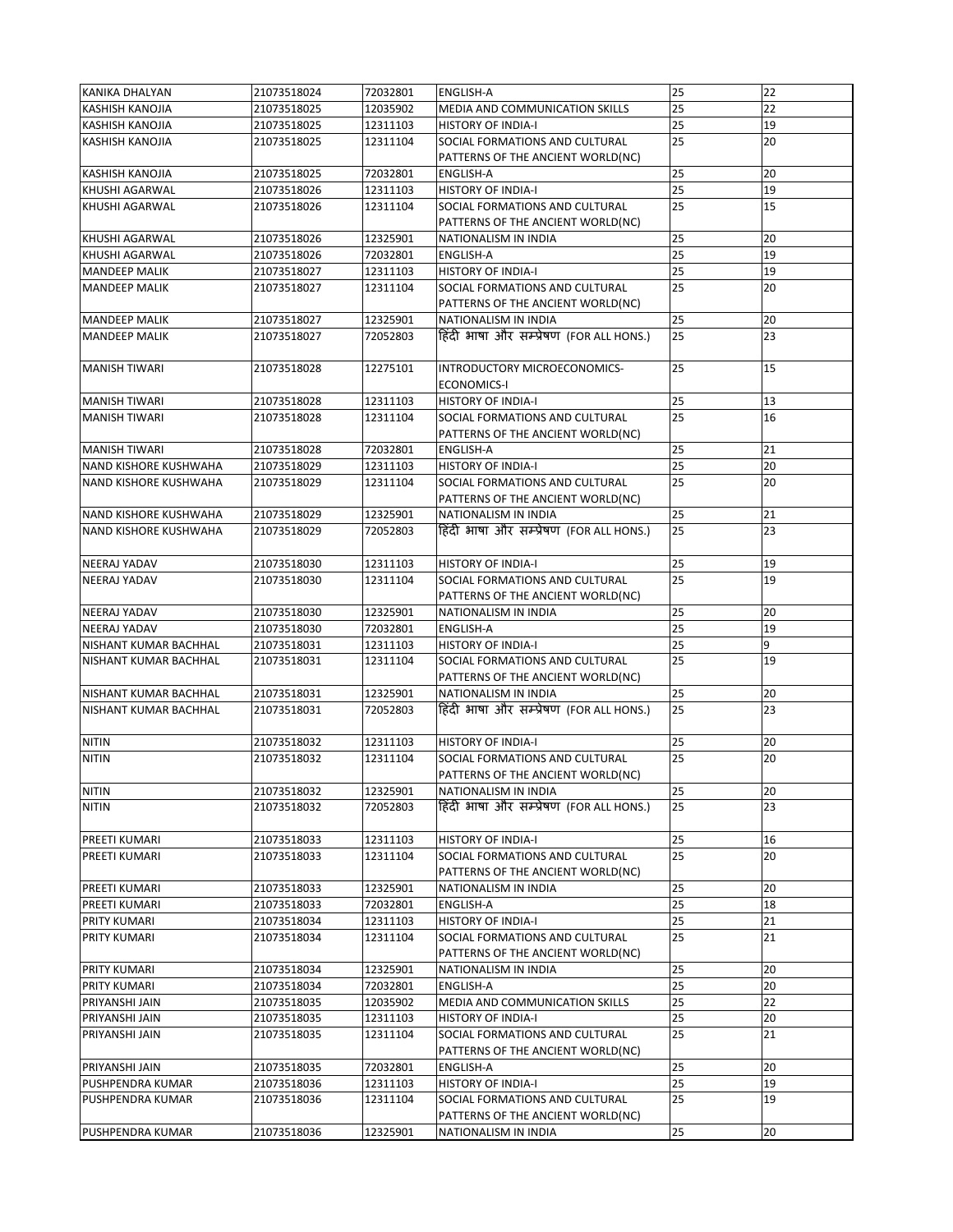| PUSHPENDRA KUMAR         | 21073518036                | 72032801             | <b>ENGLISH-A</b>                                                    | 25       | $\mathbf 0$ |
|--------------------------|----------------------------|----------------------|---------------------------------------------------------------------|----------|-------------|
| <b>IRAVINAM KUMAR</b>    | 21073518037                | 12311103             | <b>HISTORY OF INDIA-I</b>                                           | 25       | 20          |
| IRAVINAM KUMAR           | 21073518037                | 12311104             | SOCIAL FORMATIONS AND CULTURAL<br>PATTERNS OF THE ANCIENT WORLD(NC) | 25       | 20          |
| <b>RAVINAM KUMAR</b>     | 21073518037                | 12325901             | NATIONALISM IN INDIA                                                | 25       | 20          |
| <b>RAVINAM KUMAR</b>     | 21073518037                | 72052803             | हिंदी भाषा और सम्प्रेषण (FOR ALL HONS.)                             | 25       | 24          |
| <b>RIYA BHARTI</b>       | 21073518038                | 12055103             | HINDI CINEMA AUR USKA ADHYAYAN                                      | 25       | 22          |
| <b>RIYA BHARTI</b>       | 21073518038                | 12311103             | <b>HISTORY OF INDIA-I</b>                                           | 25       | 19          |
| <b>RIYA BHARTI</b>       | 21073518038                | 12311104             | SOCIAL FORMATIONS AND CULTURAL                                      | 25       | 20          |
|                          |                            |                      | PATTERNS OF THE ANCIENT WORLD(NC)                                   |          |             |
| <b>RIYA BHARTI</b>       | 21073518038                | 72032801             | <b>ENGLISH-A</b>                                                    | 25       | 19          |
| <b>RUCHI KUMARI</b>      | 21073518039                | 12311103             | <b>HISTORY OF INDIA-I</b>                                           | 25       | 21          |
| <b>RUCHI KUMARI</b>      | 21073518039                | 12311104             | SOCIAL FORMATIONS AND CULTURAL<br>PATTERNS OF THE ANCIENT WORLD(NC) | 25       | 23          |
| RUCHI KUMARI             | 21073518039                | 12325901             | NATIONALISM IN INDIA                                                | 25       | 20          |
| <b>RUCHI KUMARI</b>      | 21073518039                | 72032801             | <b>ENGLISH-A</b>                                                    | 25       | 23          |
| <b>SAGAR CHOUDHARY</b>   | 21073518040                | 12311103             | <b>HISTORY OF INDIA-I</b>                                           | 25       | 18          |
| <b>SAGAR CHOUDHARY</b>   | 21073518040                | 12311104             | SOCIAL FORMATIONS AND CULTURAL                                      | 25       | 20          |
|                          |                            |                      | PATTERNS OF THE ANCIENT WORLD(NC)                                   |          |             |
| <b>SAGAR CHOUDHARY</b>   | 21073518040                | 12555101             | YOGA AND STRESS MANAGEMENT                                          | 25       | 23          |
| <b>SAGAR CHOUDHARY</b>   | 21073518040                | 72032801             | <b>ENGLISH-A</b>                                                    | 25       | 19          |
| <b>SANSKAR MITTAL</b>    | 21073518041                | 12311103             | <b>HISTORY OF INDIA-I</b>                                           | 25       | 20          |
| <b>SANSKAR MITTAL</b>    | 21073518041                | 12311104             | SOCIAL FORMATIONS AND CULTURAL                                      | 25       | 19          |
|                          |                            |                      | PATTERNS OF THE ANCIENT WORLD(NC)                                   |          |             |
| <b>SANSKAR MITTAL</b>    | 21073518041                | 12325901             | NATIONALISM IN INDIA                                                | 25       | 21          |
| <b>SANSKAR MITTAL</b>    | 21073518041                | 72032801             | <b>ENGLISH-A</b>                                                    | 25       | 22          |
| <b>SAPNA</b>             | 21073518042                | 12311103             | <b>HISTORY OF INDIA-I</b>                                           | 25       | 19          |
| SAPNA                    | 21073518042                | 12311104             | SOCIAL FORMATIONS AND CULTURAL                                      | 25       | 19          |
|                          |                            |                      | PATTERNS OF THE ANCIENT WORLD(NC)                                   |          |             |
| <b>SAPNA</b>             | 21073518042                | 12325901             | NATIONALISM IN INDIA                                                | 25       | 20          |
| <b>SAPNA</b>             | 21073518042                | 72032801             | <b>ENGLISH-A</b>                                                    | 25       | 0           |
| <b>SAUD ANWER KHAN</b>   | 21073518043                | 12035902             | MEDIA AND COMMUNICATION SKILLS                                      | 25       | 21          |
| <b>SAUD ANWER KHAN</b>   | 21073518043                | 12311103             | <b>HISTORY OF INDIA-I</b>                                           | 25       | 16          |
| <b>SAUD ANWER KHAN</b>   | 21073518043                | 12311104             | SOCIAL FORMATIONS AND CULTURAL<br>PATTERNS OF THE ANCIENT WORLD(NC) | 25       | 23          |
| <b>SAUD ANWER KHAN</b>   | 21073518043                | 72032801             | <b>ENGLISH-A</b>                                                    | 25       | 24          |
| <b>SHIVAM YADAV</b>      | 21073518044                | 12311103             | <b>HISTORY OF INDIA-I</b>                                           | 25       | 19          |
| <b>SHIVAM YADAV</b>      | 21073518044                | 12311104             | SOCIAL FORMATIONS AND CULTURAL                                      | 25       | 22          |
|                          |                            |                      | PATTERNS OF THE ANCIENT WORLD(NC)                                   |          |             |
| <b>SHIVAM YADAV</b>      | 21073518044                | 12325901             | NATIONALISM IN INDIA                                                | 25       | 20          |
| <b>SHIVAM YADAV</b>      | 21073518044                | 72032801             | <b>ENGLISH-A</b>                                                    | 25       | 23          |
| <b>SIMRAN SHISHODIA</b>  | 21073518045                | 12035902             | MEDIA AND COMMUNICATION SKILLS                                      | 25       | 21          |
| <b>SIMRAN SHISHODIA</b>  | 21073518045                | 12311103             | <b>HISTORY OF INDIA-I</b>                                           | 25       | 22          |
| <b>SIMRAN SHISHODIA</b>  | 21073518045                | 12311104             | SOCIAL FORMATIONS AND CULTURAL                                      | 25       | 23          |
| <b>SIMRAN SHISHODIA</b>  |                            |                      | PATTERNS OF THE ANCIENT WORLD(NC)                                   |          |             |
| <b>STANZIN NAMGAIL</b>   | 21073518045<br>21073518046 | 72032801<br>12055103 | <b>ENGLISH-A</b><br>HINDI CINEMA AUR USKA ADHYAYAN                  | 25<br>25 | 0<br>22     |
| <b>STANZIN NAMGAIL</b>   | 21073518046                | 12311103             | <b>HISTORY OF INDIA-I</b>                                           | 25       | 8           |
| <b>STANZIN NAMGAIL</b>   | 21073518046                | 12311104             | SOCIAL FORMATIONS AND CULTURAL                                      | 25       | 20          |
|                          |                            |                      | PATTERNS OF THE ANCIENT WORLD(NC)                                   |          |             |
| <b>STANZIN NAMGAIL</b>   | 21073518046                | 72032801             | <b>ENGLISH-A</b>                                                    | 25       | 22          |
| <b>SUBHAM KUMAR VATS</b> | 21073518047                | 12311103             | <b>HISTORY OF INDIA-I</b>                                           | 25       | 11          |
| <b>SUBHAM KUMAR VATS</b> | 21073518047                | 12311104             | SOCIAL FORMATIONS AND CULTURAL                                      | 25       | 15          |
|                          |                            |                      | PATTERNS OF THE ANCIENT WORLD(NC)                                   |          |             |
| <b>SUBHAM KUMAR VATS</b> | 21073518047                | 12325901             | NATIONALISM IN INDIA                                                | 25       | 21          |
| <b>SUBHAM KUMAR VATS</b> | 21073518047                | 72032801             | <b>ENGLISH-A</b>                                                    | 25       | 20          |
| <b>SUMIT SAHU</b>        | 21073518048                | 12311103             | <b>HISTORY OF INDIA-I</b>                                           | 25       | 16          |
| <b>SUMIT SAHU</b>        | 21073518048                | 12311104             | SOCIAL FORMATIONS AND CULTURAL<br>PATTERNS OF THE ANCIENT WORLD(NC) | 25       | 16          |
| <b>SUMIT SAHU</b>        | 21073518048                | 12325901             | NATIONALISM IN INDIA                                                | 25       | 20          |
| <b>SUMIT SAHU</b>        | 21073518048                | 72052803             | हिंदी भाषा और सम्प्रेषण (FOR ALL HONS.)                             | 25       | 23          |
| <b>TABA NUYA</b>         | 21073518049                | 12035902             | MEDIA AND COMMUNICATION SKILLS                                      | 25       | 20          |
| <b>TABA NUYA</b>         | 21073518049                | 12311103             | <b>HISTORY OF INDIA-I</b>                                           | 25       | 17          |
|                          |                            |                      |                                                                     |          |             |